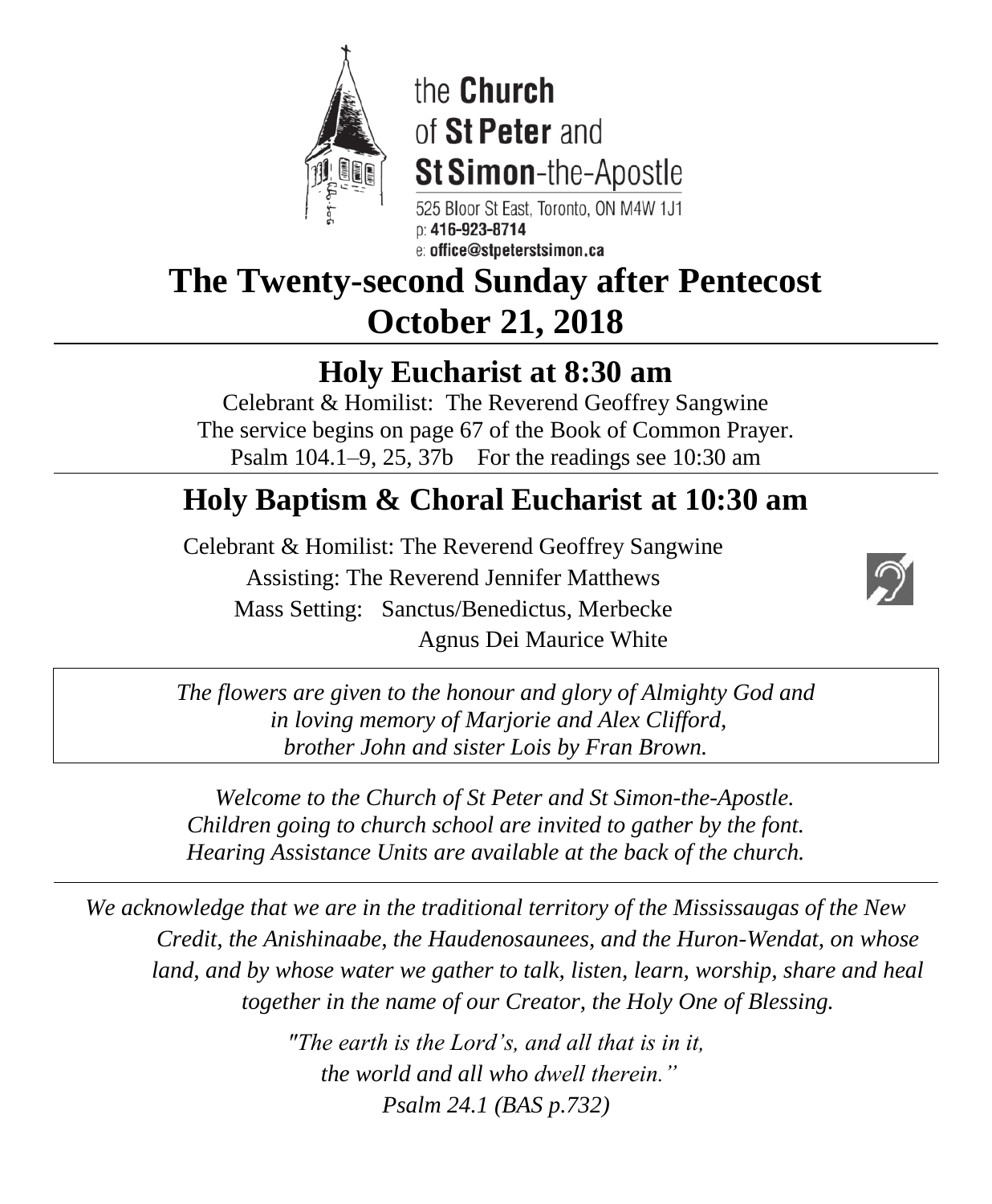### **Prelude** *Adagio in C (originally written for glass harmonica)* MOZART **Gathering of the Community**

**Hymn 429** For The Beauty of the Earth England ENGLAND'S LANE

| Celebrant<br>All<br>Celebrant<br>All | The grace of our Lord Jesus Christ, and the love of God,<br>and the fellowship of the Holy Spirit, be with you all.<br>And with thy spirit.<br>Almighty God,<br>unto whom all hearts be open, all desires known,<br>and from whom no secrets are hid:<br>cleanse the thoughts of our hearts by the inspiration of thy Holy Spirit,<br>that we may perfectly love thee, and worthily magnify thy holy name;                                                                                                                                                                                                                                                                                                                                   |
|--------------------------------------|----------------------------------------------------------------------------------------------------------------------------------------------------------------------------------------------------------------------------------------------------------------------------------------------------------------------------------------------------------------------------------------------------------------------------------------------------------------------------------------------------------------------------------------------------------------------------------------------------------------------------------------------------------------------------------------------------------------------------------------------|
| Celebrant                            | through Christ our Lord. Amen.<br>Our Lord Jesus Christ said: hear, O Israel, the Lord our God is one Lord;<br>and thou shalt love the Lord thy God with all thy heart,<br>and with all thy soul, and with all thy mind, and with all thy strength.<br>This is the first and great commandment.<br>And the second is like unto it: thou shalt love thy neighbour as thyself.<br>On these two commandments hang all the law and the prophets.                                                                                                                                                                                                                                                                                                 |
| All                                  | Lord have mercy upon us, and write both these thy laws<br>in our hearts, we beseech thee.                                                                                                                                                                                                                                                                                                                                                                                                                                                                                                                                                                                                                                                    |
| Gloria<br>Celebrant<br>All           | (Common Praise 679)<br>Glory be to God on high,<br>and in earth peace, good will towards all.<br>We praise thee, we bless thee, we worship thee, we glorify thee,<br>we give thanks to thee for thy great glory,<br>O Lord God, heavenly king, God the Father almighty.<br>O Lord, the only-begotten Son, Jesus Christ;<br>O Lord God, Lamb of God, Son of the Father,<br>that takest away the sin of the world, have mercy upon us.<br>Thou that takest away the sin of the world, receive our prayer.<br>Thou that sittest at the right hand of God the Father,<br>have mercy upon us. For thou only art holy; thou only art the Lord;<br>thou only, O Christ, with the Holy Ghost,<br>art most high in the glory of God the Father. Amen. |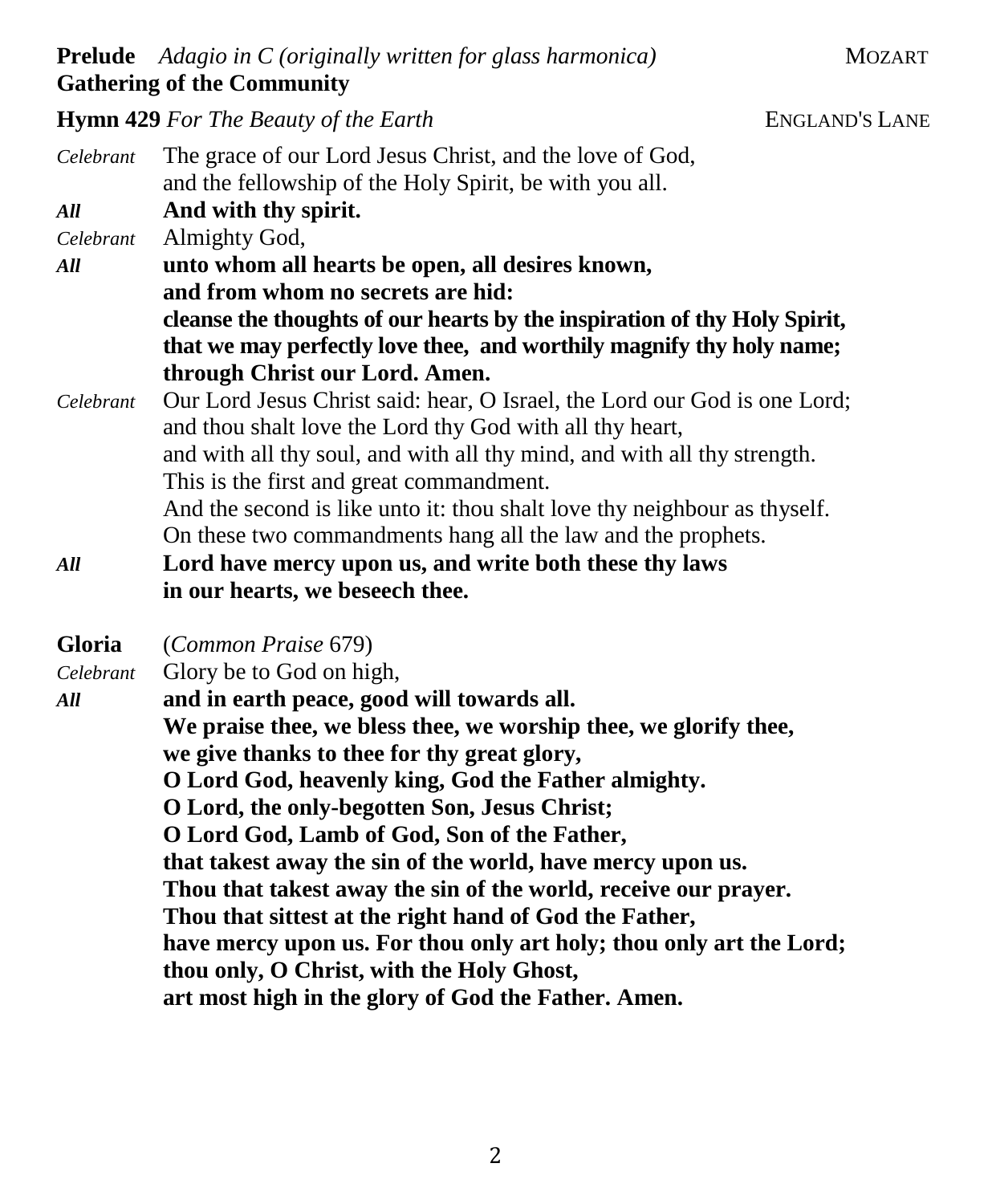#### **Collect of the Day**

*Celebrant* Almighty and everliving God, increase in us your gift of faith, that forsaking what lies behind and reaching out to what is before, we may run the way of your commandments and win the crown of everlasting joy; through Jesus Christ our Lord, who lives and reigns with you and the Holy Spirit, one God, now and for ever. **Amen.**

#### **Proclamation of the Word**

**Old Testament Lesson** *Job 38.1–7, (34–41)**Read by Jim O'Brian Reader* The Old Testament Lesson is written in the 38<sup>th</sup> chapter of the book of Job, beginning at the  $1<sup>st</sup>$  verse. Then the Lord answered Job out of the whirlwind: 'Who is this that darkens counsel by words without knowledge? Gird up your loins like a man, I will question you, and you shall declare to me. 'Where were you when I laid the foundation of the earth? Tell me, if you have understanding. Who determined its measurements—surely you know! Or who stretched the line upon it? On what were its bases sunk, or who laid its cornerstone when the morning stars sang together and all the heavenly beings shouted for joy? 'Can you lift up your voice to the clouds, so that a flood of waters may cover you? Can you send forth lightnings, so that they may go and say to you, "Here we are"? Who has put wisdom in the inward parts, or given understanding to the mind? Who has the wisdom to number the clouds? Or who can tilt the waterskins of the heavens, when the dust runs into a mass and the clods cling together? 'Can you hunt the prey for the lion, or satisfy the appetite of the young lions, when they crouch in their dens, or lie in wait in their covert? Who provides for the raven its prey, when its young ones cry to God, and wander about for lack of food? *Reader* The word of the Lord.

*All* **Thanks be to God.**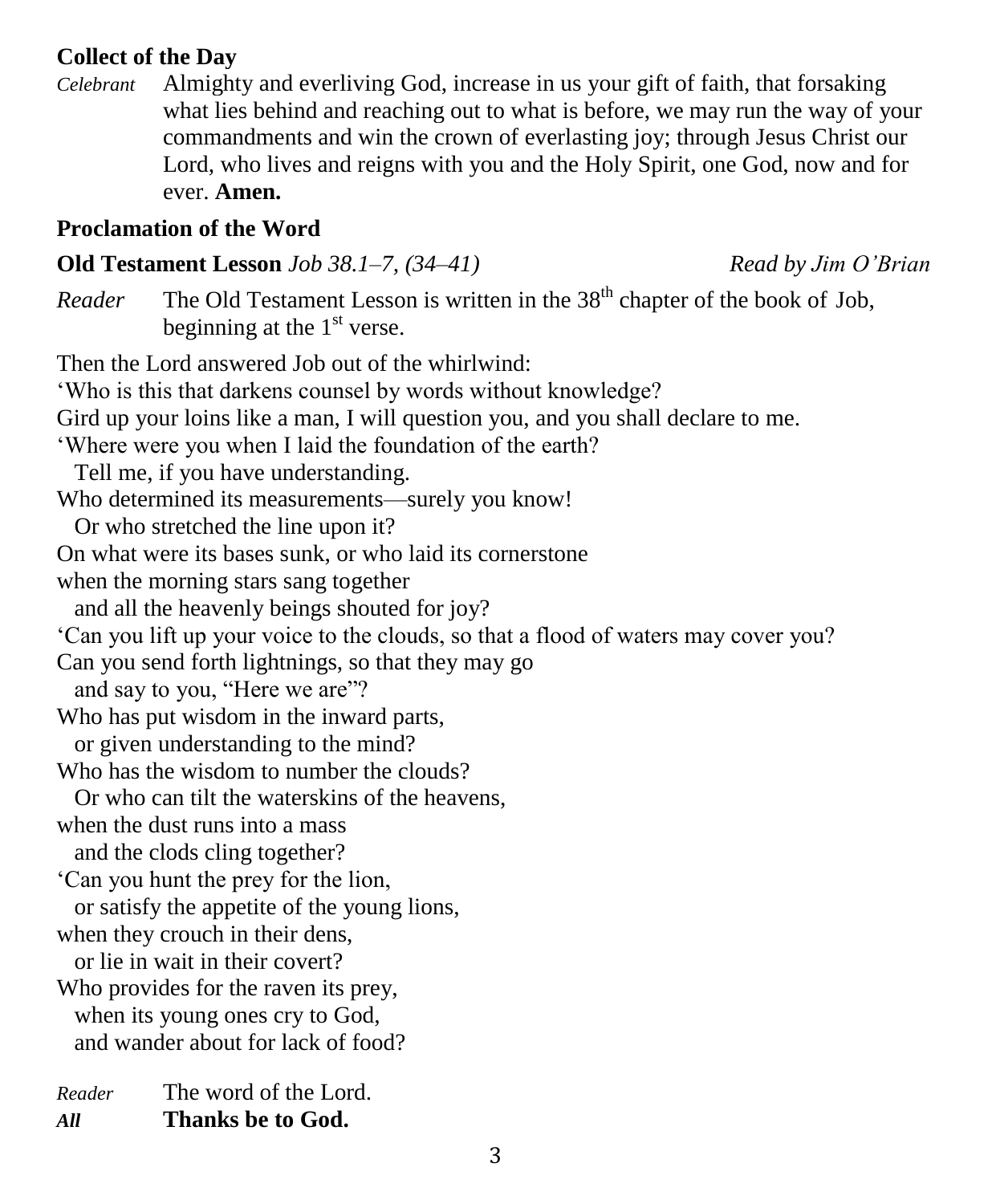**Psalm 104.1–9, 25, 37b** *Sung by all. Please remain seated.*



- <sup>1</sup> Praise the Lord, O my soul. O Lord My God, thou art become ex'ceeding ' glorious: / thou art ' clothed with ' majesty and ' honour.
- <sup>2</sup> Thou deckest thyself with light as it ' were  $\cdot$  with a ' garment, / and spreadest out the ' heavens ' like a ' curtain;
- $3$  Who layeth the beams of his ' chambers  $\cdot$  in the ' waters, / and maketh the clouds his chariot, and walketh up'on the 'wings  $\cdot$  of the 'wind;
- $4$  Who maketh the ' winds his ' messengers,  $\frac{1}{2}$ 
	- and his ' ministers a ' flaming ' fire.
- $<sup>5</sup>$  He laid the foun'dations  $\cdot$  of the ' earth, /</sup>
	- that it never should ' move at ' any ' time.
- $6$  Thou coveredst it with the deep like as 'with a ' garment: / the waters ' stood a'bove the ' hills.
- $^7$  At thy re'buke they ' fled: /
	- at the voice of thy ' thunder they ' hasted a'way;
- <sup>8</sup> They went up as high as the hills, and down to the 'valleys be'neath, / even unto the place which ' thou · hadst ap'pointed ' for them.
- 2<sup>nd 9</sup> Thou didst set them their bounds which they 'should not 'pass, / neither turn a'gain to ' cover the ' earth.
- $25$  O Lord, how manifold ' are thy ' works! /
	- in wisdom hast thou made them all; the 'earth is ' full of  $\cdot$  thy ' creatures.
- $37b$  'Praise '—the 'Lord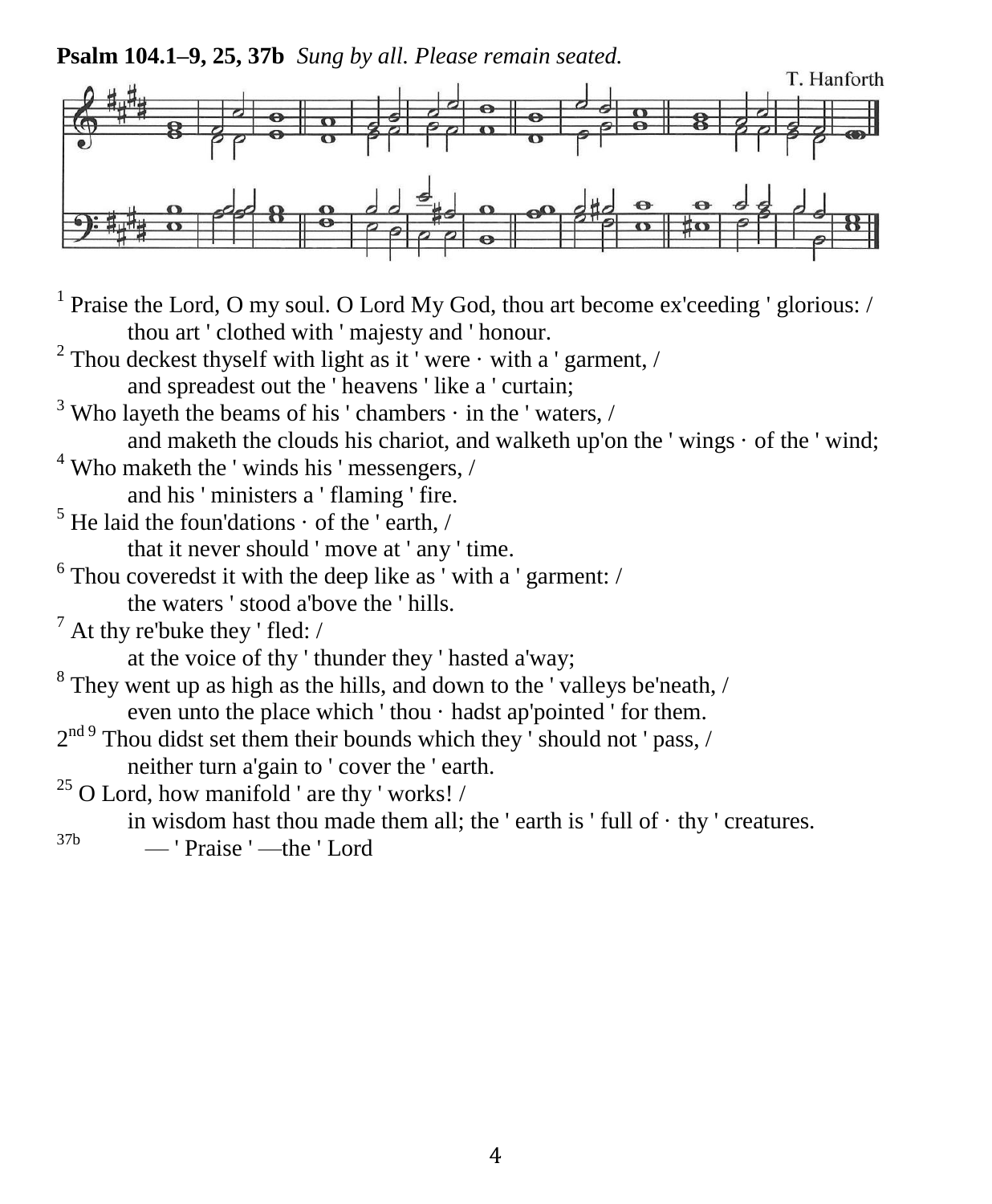#### **Epistle** *Hebrews 5.1–10* **Read by Alison Jane Read by Alison Jane**

*Reader* The Epistle is written in the 5<sup>th</sup> chapter of the letter to the Hebrews, beginning at the  $1<sup>st</sup>$  verse.

Every high priest chosen from among mortals is put in charge of things pertaining to God on their behalf, to offer gifts and sacrifices for sins. He is able to deal gently with the ignorant and wayward, since he himself is subject to weakness; and because of this he must offer sacrifice for his own sins as well as for those of the people. And one does not presume to take this honour, but takes it only when called by God, just as Aaron was. So also Christ did not glorify himself in becoming a high priest, but was appointed by the one who said to him, 'You are my Son, today I have begotten you'; as he says also in another place, 'You are a priest for ever, according to the order of Melchizedek.' In the days of his flesh, Jesus offered up prayers and supplications, with loud cries and tears, to the one who was able to save him from death, and he was heard because of his reverent submission. Although he was a Son, he learned obedience through what he suffered; and having been made perfect, he became the source of eternal salvation for all who obey him, having been designated by God a high priest according to the order of Melchizedek.

*Reader* The word of the Lord.

*All* **Thanks be to God. Gradual** ROBIN DAVIS



*Cantor* The Son of man came also not to be served but to serve, and to give his life as a ransom for many.

*Mark 10.45*

#### **The Holy Gospel** *Mark 10.35–45*

*Gospeller* The Lord be with you.

- *All* **And with thy spirit.**
- *Gospeller* The Holy Gospel is written in the 10<sup>th</sup> chapter of the Gospel according to Mark, beginning at the  $35<sup>th</sup>$  verse.

#### *All* **Glory be to thee, O Lord.**

James and John, the sons of Zebedee, came forward to him and said to him, 'Teacher, we want you to do for us whatever we ask of you.' And he said to them, 'What is it you want me to do for you?' And they said to him, 'Grant us to sit, one at your right hand and one at your left, in your glory.' But Jesus said to them, 'You do not know what you are asking. Are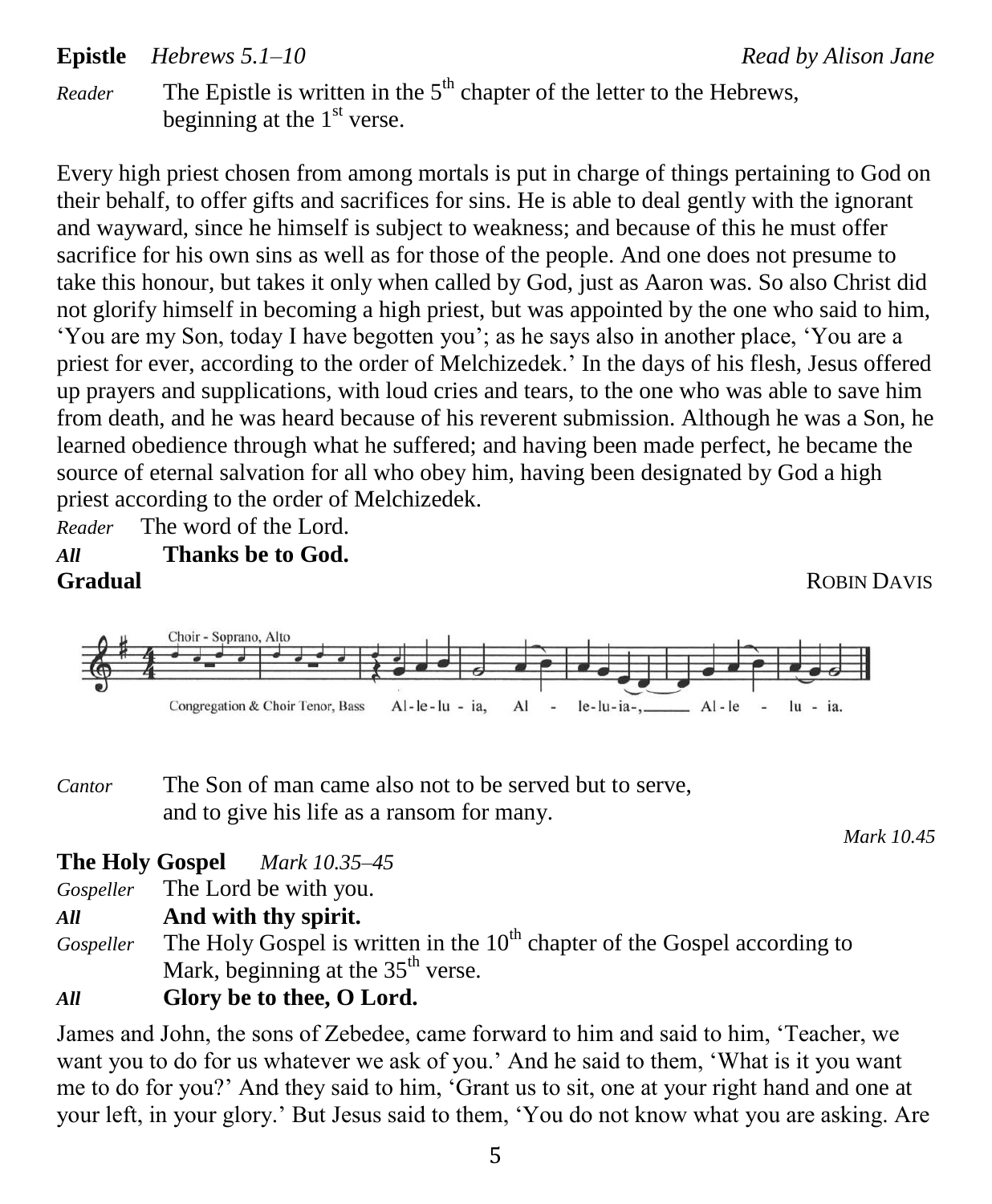you able to drink the cup that I drink, or be baptized with the baptism that I am baptized with?' They replied, 'We are able.' Then Jesus said to them, 'The cup that I drink you will drink; and with the baptism with which I am baptized, you will be baptized; but to sit at my right hand or at my left is not mine to grant, but it is for those for whom it has been prepared.' When the ten heard this, they began to be angry with James and John. So Jesus called them and said to them, 'You know that among the Gentiles those whom they recognize as their rulers lord it over them, and their great ones are tyrants over them. But it is not so among you; but whoever wishes to become great among you must be your servant, and whoever wishes to be first among you must be slave of all. For the Son of Man came not to be served but to serve, and to give his life a ransom for many.'

*Gospeller* The Gospel of Christ.

### *All* **Praise be to thee, O Christ.**

## **Homily**

## **Prayers of the People** *Please kneel or stand, as able. Led by Glenna Sims-Bonk* **Confession and Absolution**

*Celebrant* Let us confess our sins to almighty God. *Silence is kept. Please kneel, as able. Celebrant* Almighty God,

*All* **Father of our Lord Jesus Christ, maker of all things and judge of all people: we acknowledge and confess our manifold sins and wickedness, which we from time to time most grievously have committed, by thought, word and deed, against thy divine majesty. We do earnestly repent, and are heartily sorry for these our misdoings. Have mercy upon us, most merciful Father; for thy Son our Lord Jesus Christ's sake, forgive us all that is past; and grant that we may ever hereafter serve and please thee in newness of life, to the honour and glory of thy name; through Jesus Christ our Lord. Amen.**

*The Absolution is pronounced.*

## **Celebration of Holy Baptism**

- *Celebrant* The candidate for Holy Baptism will now be presented. *Sponsor* **I present** *Connor John Cumming* **to receive the sacrament of baptism.** *Celebrant* Will you be responsible for seeing that the child you present is nurtured in the faith and life of the Christian community? *Parents and sponsors* **I will, with God's help.**
- *Celebrant* Will you by your prayers and witness help this child to grow into the full stature of Christ?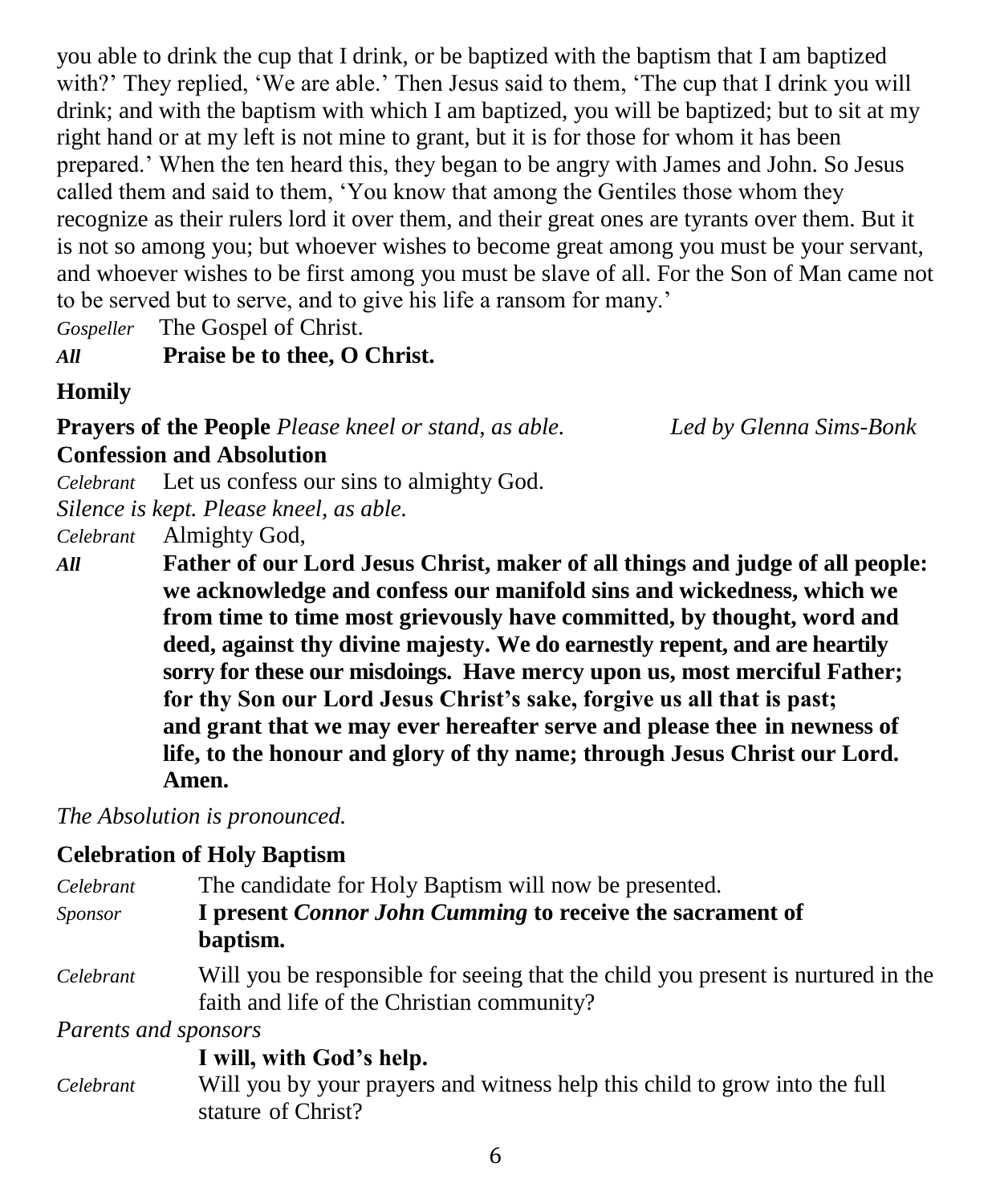### *Parents and sponsors*

## **I will, with God's help.**

*The parents and sponsors who speak on behalf of Connor respond to the following questions:*

| Question                      | Do you renounce Satan and all the spiritual forces of wickedness that rebel                      |
|-------------------------------|--------------------------------------------------------------------------------------------------|
|                               | against God?                                                                                     |
| Answer                        | I renounce them.                                                                                 |
| <i><u><b>Ouestion</b></u></i> | Do you renounce the evil powers of this world which corrupt and destroy the<br>creatures of God? |
| Answer                        | I renounce them.                                                                                 |
| Question                      | Do you renounce all sinful desires that draw you from the love of God?                           |
| Answer                        | I renounce them.                                                                                 |
| Question                      | Do you turn to Jesus Christ and accept him as your Saviour?                                      |
| Answer                        | I do.                                                                                            |
| Question                      | Do you put your whole trust in his grace and love?                                               |
| Answer                        | I do.                                                                                            |
| <i><u><b>Ouestion</b></u></i> | Do you promise to obey him as your Lord?                                                         |
| Answer                        | I do.                                                                                            |

*The celebrant addresses the congregation, saying,*

| Celebrant | Will you who witness these vows do all in your power to support Connor in    |
|-----------|------------------------------------------------------------------------------|
|           | his life in Christ?                                                          |
| People    | We will.                                                                     |
| Celebrant | Let us now pray for these persons who are to receive                         |
|           | the sacrament of new birth.                                                  |
| Leader    | Deliver them, O Lord, from the way of sin and death.                         |
| People    | Lord, hear our prayer.                                                       |
| Leader    | Open their hearts to your grace and truth.                                   |
| People    | Lord, hear our prayer.                                                       |
| Leader    | Teach them to love others in the power of the Spirit.                        |
| People    | Lord, hear our prayer.                                                       |
| Leader    | Send them into the world in witness to your love.                            |
| People    | Lord, hear our prayer.                                                       |
| Leader    | Bring them to the fullness of your peace and glory.                          |
| People    | Lord, hear our prayer.                                                       |
| Leader    | Grant, O Lord, that all who are baptized into the death of Jesus Christ your |
|           | Son may live in the power of his resurrection and look for him to come again |
|           | in glory; who lives and reigns now and for ever. <b>Amen.</b>                |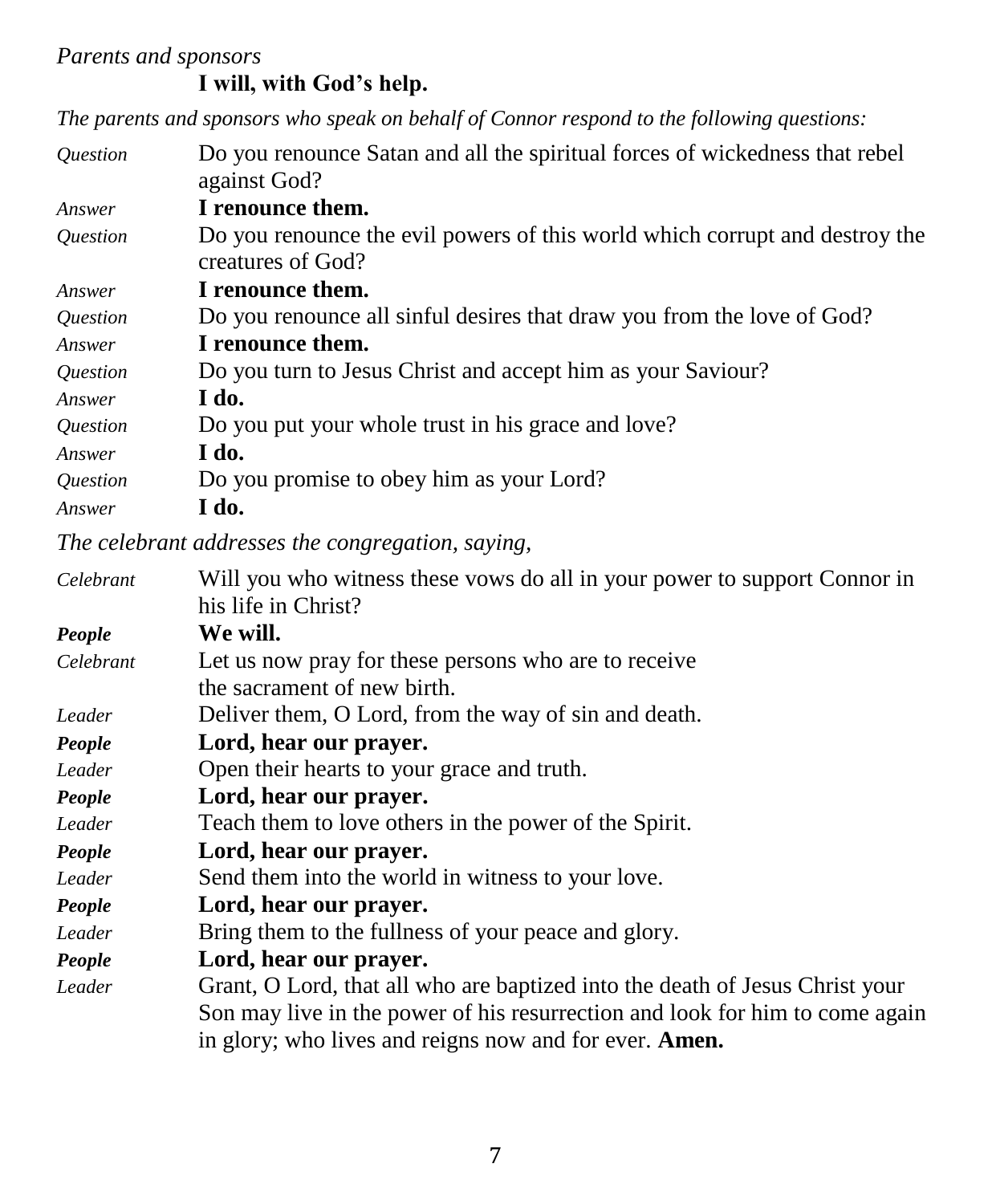## **THE CELEBRATION OF BAPTISM**

## **Thanksgiving over the Water**

| Celebrant | The Lord be with you.                                                                                                                                                                                                                                                                                                          |
|-----------|--------------------------------------------------------------------------------------------------------------------------------------------------------------------------------------------------------------------------------------------------------------------------------------------------------------------------------|
| People    | And also with you.                                                                                                                                                                                                                                                                                                             |
| Celebrant | Let us give thanks to the Lord our God.                                                                                                                                                                                                                                                                                        |
| People    | It is right to give our thanks and praise.                                                                                                                                                                                                                                                                                     |
| Celebrant | We thank you, Almighty God, for the gift of water. Over water the Holy                                                                                                                                                                                                                                                         |
|           | Spirit moved in the beginning of creation. Through water you led the                                                                                                                                                                                                                                                           |
|           | children of Israel out of their bondage in Egypt into the land of promise.                                                                                                                                                                                                                                                     |
|           | In water your Son Jesus received the baptism of John and was anointed                                                                                                                                                                                                                                                          |
|           | by the Holy Spirit and the Messiah, the Christ, to lead us, through his                                                                                                                                                                                                                                                        |
|           | death and resurrection, from the bondage of sin into everlasting life. We                                                                                                                                                                                                                                                      |
|           | thank you, Father, for the water of baptism. In it we are buried with Christ                                                                                                                                                                                                                                                   |
|           | in his death. By it we share in his resurrection. Through it we are reborn                                                                                                                                                                                                                                                     |
|           | by the Holy Spirit. Therefore in joyful obedience to your Son, we bring                                                                                                                                                                                                                                                        |
|           | into his fellowship those who come to him in faith, baptizing them in                                                                                                                                                                                                                                                          |
|           | the name of the Father, and of the Son, and of the Holy Spirit. Now                                                                                                                                                                                                                                                            |
|           | sanctify this water by the power of your Holy Spirit, that those who                                                                                                                                                                                                                                                           |
|           | are cleansed from sin and born again, may continue for ever in the risen life                                                                                                                                                                                                                                                  |
|           | of Jesus Christ our Saviour. To him, to you, and to the Holy Spirit, be all                                                                                                                                                                                                                                                    |
|           | honour and glory, now and for ever. <b>Amen.</b>                                                                                                                                                                                                                                                                               |
|           | $\alpha$ , $\beta$ , $\beta$ , $\beta$ , $\beta$ , $\beta$ , $\beta$ , $\beta$ , $\beta$ , $\beta$ , $\beta$ , $\beta$ , $\beta$ , $\beta$ , $\beta$ , $\beta$ , $\beta$ , $\beta$ , $\beta$ , $\beta$ , $\beta$ , $\beta$ , $\beta$ , $\beta$ , $\beta$ , $\beta$ , $\beta$ , $\beta$ , $\beta$ , $\beta$ , $\beta$ , $\beta$ |

*Celebrant* Let us join with those who are committing themselves to Christ and renew our own baptismal covenant.

## **The Baptismal Covenant**

| Celebrant | Do you believe in God the Father?                                                                                                                                                                                                                                                                                                   |
|-----------|-------------------------------------------------------------------------------------------------------------------------------------------------------------------------------------------------------------------------------------------------------------------------------------------------------------------------------------|
| People    | I believe in God, the Father almighty, creator of heaven and earth.                                                                                                                                                                                                                                                                 |
| Celebrant | Do you believe in Jesus Christ, the Son of God?                                                                                                                                                                                                                                                                                     |
| People    | I believe in Jesus Christ, his only Son, our Lord. He was conceived by                                                                                                                                                                                                                                                              |
|           | the power of the Holy Spirit and born of the Virgin Mary. He suffered<br>under Pontius Pilate, was crucified, died, and was buried. He descended<br>to the dead. On the third day he rose again. He ascended into heaven,<br>and is seated at the right have of the Father. He will come again to<br>judge the living and the dead. |
| Celebrant | Do you believe in God the Holy Spirit?                                                                                                                                                                                                                                                                                              |
| People    | I believe in God the Holy Spirit, the holy Catholic Church, the                                                                                                                                                                                                                                                                     |
|           | communion of saints, the forgiveness of sins, the resurrection of the                                                                                                                                                                                                                                                               |
|           | body, and the life everlasting.                                                                                                                                                                                                                                                                                                     |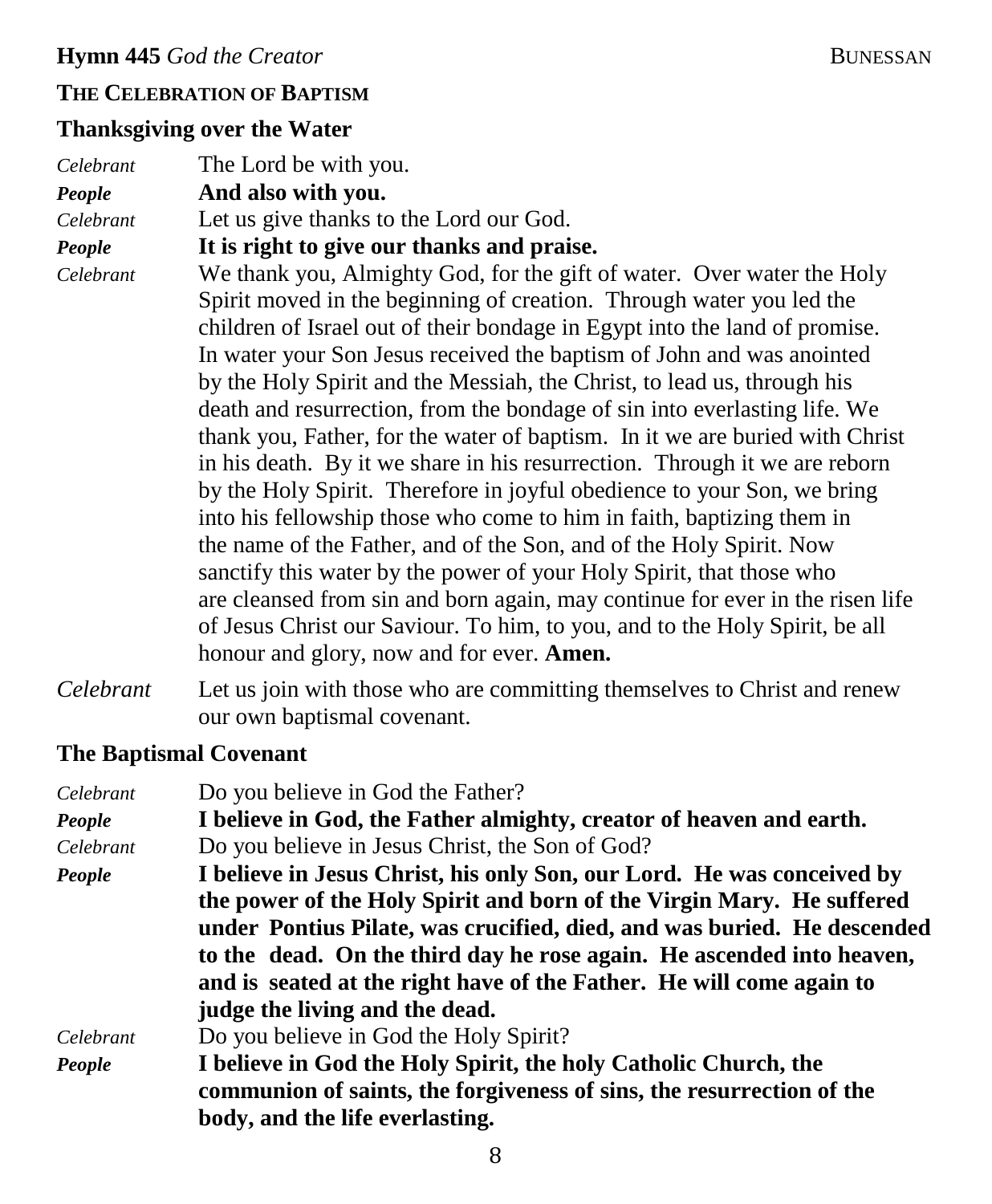| Celebrant                 | Will you continue in the apostles' teaching and fellowship, in the breaking of                                   |
|---------------------------|------------------------------------------------------------------------------------------------------------------|
|                           | bread, and in the prayers?                                                                                       |
| People                    | I will, with God's help.                                                                                         |
| Celebrant                 | Will you persevere in resisting evil and, whenever you fall into sin, repent                                     |
|                           | and return to the Lord?                                                                                          |
| People                    | I will, with God's help.                                                                                         |
| Celebrant                 | Will you proclaim by word and example the good news of God in Christ?                                            |
| People                    | I will, with God's help.                                                                                         |
| Celebrant                 | Will you seek and serve Christ in all persons, loving your neighbour as<br>yourself?                             |
| People                    | I will, with God's help.                                                                                         |
| Celebrant                 | Will you strive for justice and peace among all people, and respect the<br>dignity of every human being?         |
| People                    | I will, with God's help.                                                                                         |
| Celebrant                 | Will you strive to safeguard the integrity of creation and respect, sustain, and<br>renew the life of the earth? |
| People                    | I will, with God's help.                                                                                         |
| $\mathbf{m}$ $\mathbf{r}$ |                                                                                                                  |

#### **The Baptism**

| Celebrant | <i>Connor John</i> , I baptize you in the name of the Father, and of the Son,<br>and of the Holy Spirit. Amen.                                                                                                                                                                                                                                                                               |
|-----------|----------------------------------------------------------------------------------------------------------------------------------------------------------------------------------------------------------------------------------------------------------------------------------------------------------------------------------------------------------------------------------------------|
| Celebrant | I sign you with the cross, and mark you as Christ's own forever.                                                                                                                                                                                                                                                                                                                             |
| Celebrant | Heavenly Father, we thank you that by water and the Holy Spirit you have<br>bestowed upon these your servants the forgiveness of sin, and have raised<br>them to the new life of grace. Sustain them, O Lord, in your Holy<br>Spirit. Give them an inquiring and discerning heart, the courage to will and<br>to persevere, a spirit to know and to love you, and the gift of joy and wonder |

## **Giving of the Light**

| Celebrant | Receive the light of Christ,                                            |
|-----------|-------------------------------------------------------------------------|
|           | to show that you have passed from darkness to light.                    |
| People    | Let your light so shine before others that they may see your good works |
|           | and glorify you Father in heaven.                                       |
|           |                                                                         |

*The newly baptized comes back to the front of the Church.*

in all your works. **Amen.**

*Celebrant* Let us welcome the newly baptized. *People* **We receive you into the household of God. Confess the faith of Christ crucified, proclaim his resurrection, and share with us in his eternal priesthood.**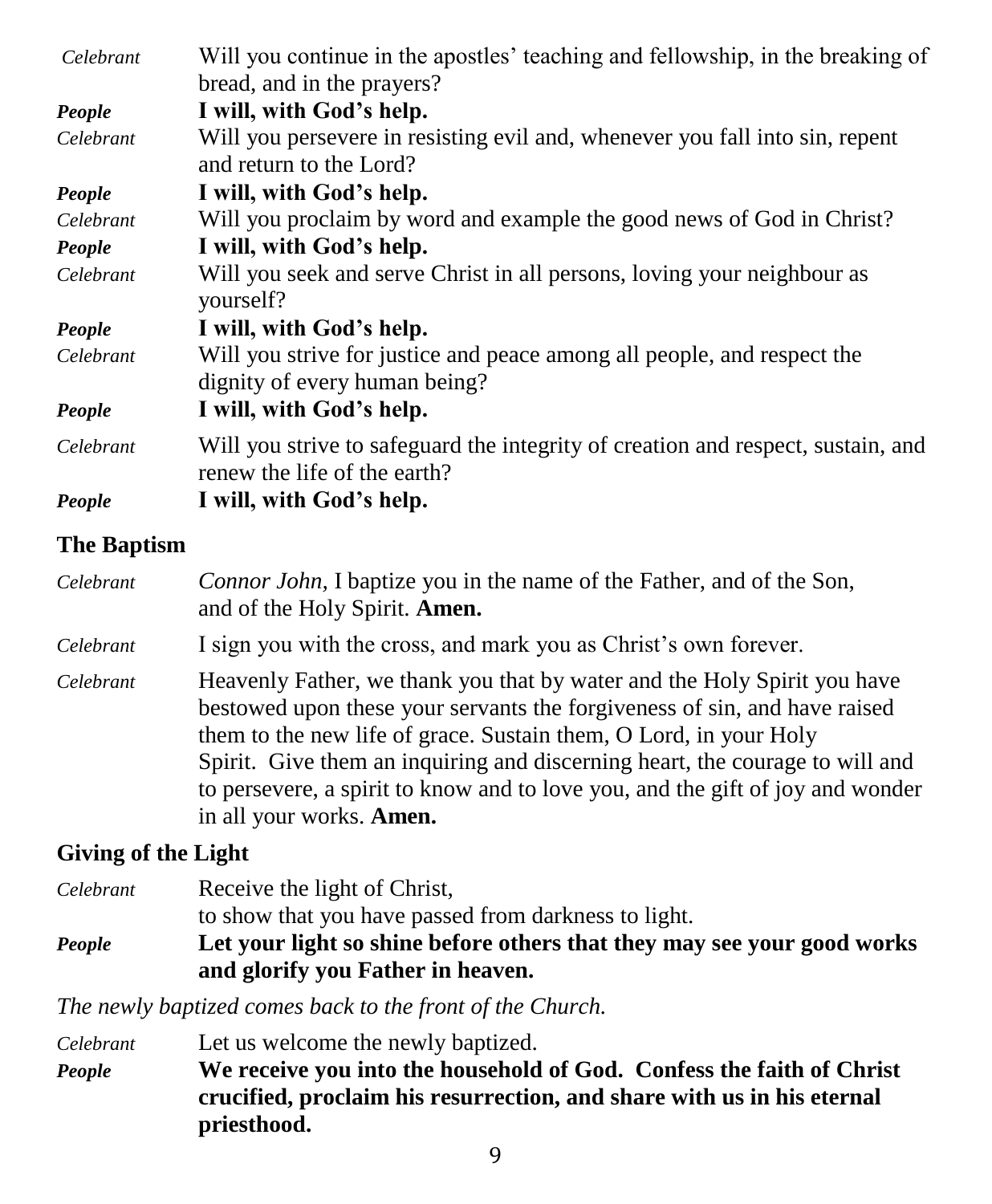#### **The Peace**

*Celebrant* The peace of the Lord be always with you. *All* **And with thy spirit.**

*We invite you to share a sign of peace with those near you – a handshake, slight bow or other form of greeting. Please respect the wishes of those who prefer not to shake hands.*

#### **Celebration of the Eucharist**

**Hymn 505** *Be Thou my Vision* **SLANE** 

#### **Prayer over the Gifts**

*Celebrant* Eternal God, your word inspires our faith. May we who offer you our praise trust you in all things. We ask this in the name of Jesus Christ the Lord. **Amen.**

## **Great Thanksgiving**

*Celebrant* The Lord be with you.

*All* **And with thy spirit.**

*Celebrant* Lift up your hearts.

- *All* **We lift them up unto the Lord.**
- *Celebrant* Let us give thanks unto our Lord God.
- *All* **It is meet and right so to do.**

*The Celebrant continues with the preface. Then is sung:*

#### **Sanctus & Benedictus**

- *All* **Holy, holy, holy, Lord God of Hosts, heaven and earth are full of thy glory. Glory be to thee, O Lord most high. Blessed is he that cometh in the name of the Lord: Hosanna in the highest.**
- *Celebrant* Blessing and glory and thanksgiving be unto thee, almighty God, our heavenly Father, who of thy tender mercy didst give thine only Son Jesus Christ to take our nature upon him, and to suffer death upon the cross for our redemption; who made there, by his one oblation of himself once offered, a full, perfect, and sufficient sacrifice, oblation, and satisfaction, for the sins of the whole world; and did institute, and in his holy Gospel command us to continue, a perpetual memorial of that his precious death, until his coming again. Hear us, O merciful Father, we most humbly beseech thee; and grant that we receiving these thy creatures of bread and wine, according to thy Son our Saviour Jesus Christ's holy institution, in remembrance of his death and passion, may be partakers of his most blessed body and blood; who, in the same night that he was betrayed, took bread; and, when he had given thanks, he brake it; and gave it to his disciples, saying, "Take, eat; this is my body which is given for you: do this in remembrance of me." Likewise after supper he took the cup; and when he had given thanks, he gave it to them, saying, "Drink ye all, of this; for this is my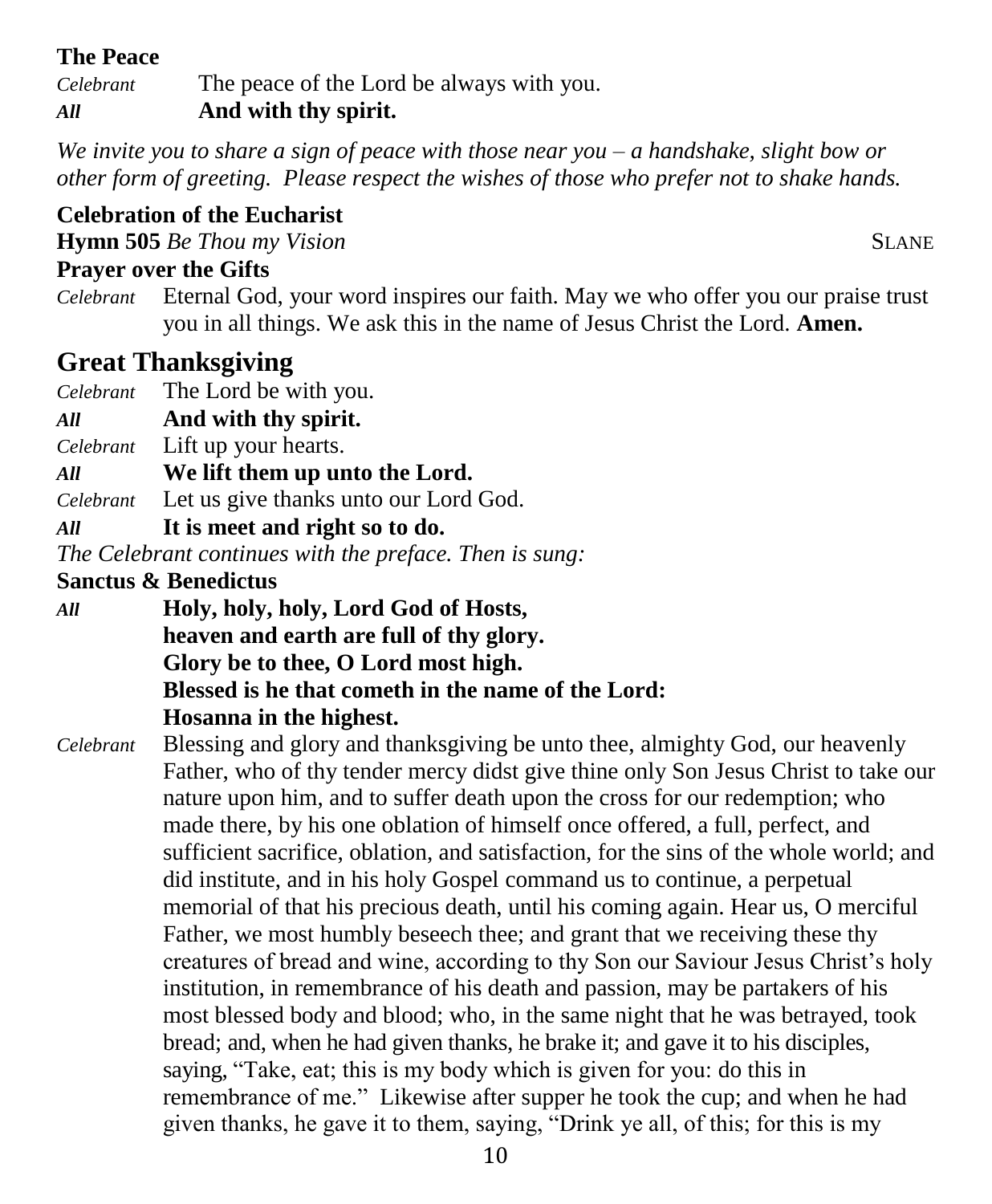blood of the new covenant, which is shed for you and for many for the remission of sins: Do this, as oft as ye shall drink it, in remembrance of me. "Wherefore, O Father, Lord of heaven and earth, we thy humble servants, with all thy holy Church, remembering the precious death of thy beloved Son, his mighty resurrection, and glorious ascension, and looking for his coming again in glory, do make before thee, in this sacrament of the holy bread of eternal life and the cup of everlasting salvation, the memorial which he hath commanded:

## *All* **We praise thee, we bless thee, we thank thee, and we pray to thee, Lord our God.**

*Celebrant* And we entirely desire thy fatherly goodness mercifully to accept this our sacrifice of praise and thanksgiving, most humbly beseeching thee to grant, that by the merits and death of thy Son Jesus Christ, and through faith in his blood, we and all thy whole Church may obtain remission of our sins, and all other benefits of his passion; and we pray that by the power of thy Holy Spirit, all we who are partakers of this holy communion may be fulfilled with thy grace and heavenly benediction; through Jesus Christ our Lord, by whom and with whom, in the unity of the Holy Spirit, all honour and glory be unto thee, O Father Almighty, world without end. **Amen.**

## **Lord's Prayer**

## **Breaking of the Bread**

*Celebrant* We do not presume

*All* **to come to this thy table, O merciful Lord, trusting in our own righteousness, but in thy manifold and great mercies. We are not worthy so much as to gather up the crumbs under thy Table.** 

**But thou art the same Lord, whose property is always to have mercy: Grant us therefore, gracious Lord, so to eat the flesh of thy dear Son Jesus Christ, and to drink his blood,** 

**that our sinful bodies** 

**may be made clean by his body,** 

**and our souls washed through his most precious blood, and that we may evermore dwell in him, and he in us. Amen.**

### **Agnus Dei**

*Choir* O Lamb of God, that takest away the sin of the world, have mercy upon us. O Lamb of God, that takest away the sin of the world, have mercy upon us. O Lamb of God, that takest away the sin of the world, grant us thy peace.